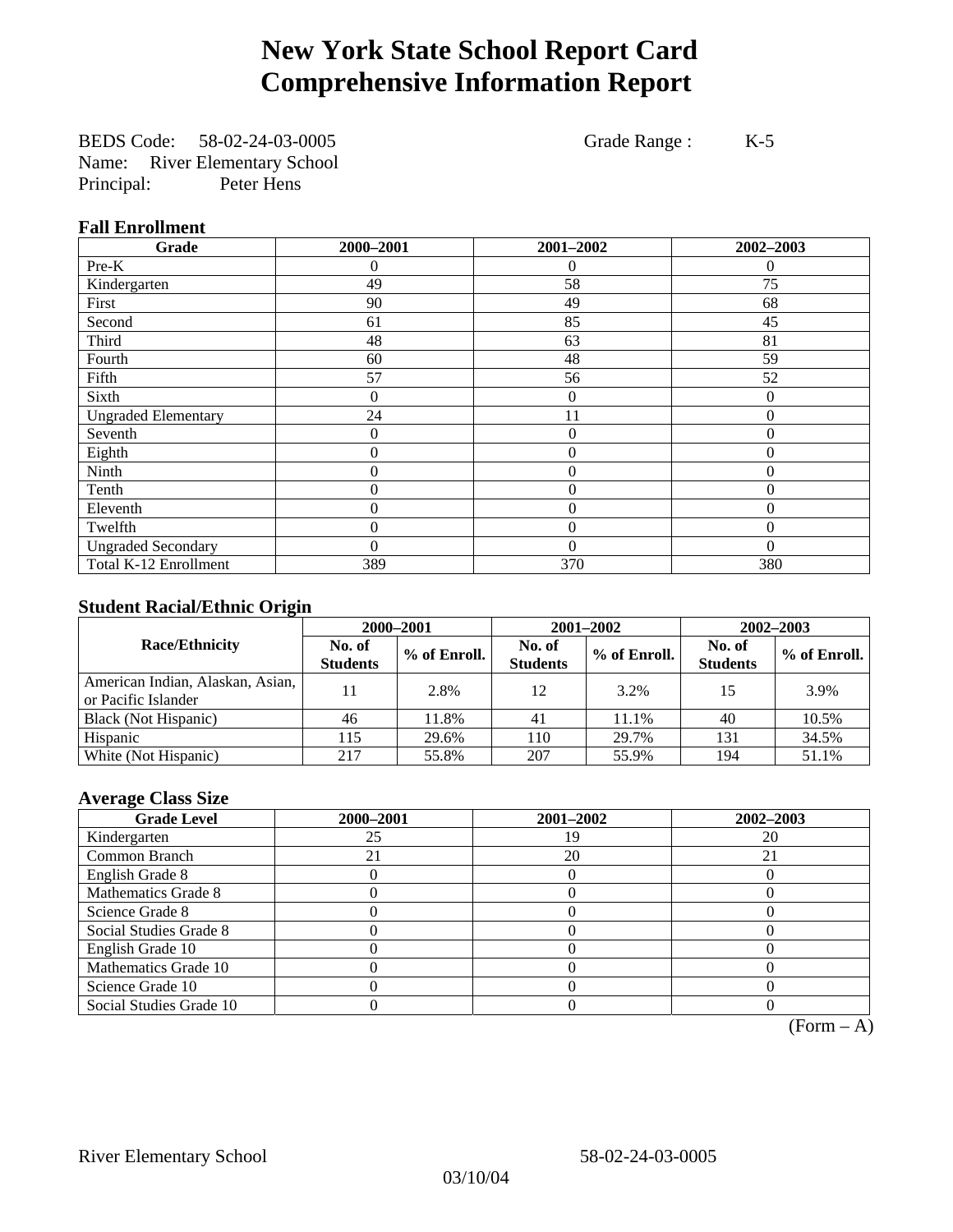### **District Need to Resource Capacity Category**

| <b>N/RC Category</b> | <b>Description</b>                                                                                 |
|----------------------|----------------------------------------------------------------------------------------------------|
|                      | This is a school district with average student needs in relation to<br>district resource capacity. |

### **Similar School Group and Description**

| <b>Similar School Group</b> | <b>Description</b>                                                     |
|-----------------------------|------------------------------------------------------------------------|
|                             | All schools in this group are elementary level schools in school       |
| 15                          | districts with average student needs in relation to district resource  |
|                             | capacity. The schools in this group are in the higher range of student |
|                             | needs for elementary level schools in these districts.                 |

All schools within the same N/RC category are divided into three similar school groups defined by the percentage of students in the school who are eligible for the free-lunch program and/or who are limited English proficient (also known as English language learners).

#### **Student Demographics Used To Determine Similar Schools Group**

| . .                               | 2000-2001 |         | $2001 - 2002$ |         | $2002 - 2003$ |         |
|-----------------------------------|-----------|---------|---------------|---------|---------------|---------|
|                                   | Count     | Percent | Count         | Percent | Count         | Percent |
| <b>Limited English Proficient</b> | 40        | 10.3%   | 42            | 1.4%    | 44            | 11.6%   |
| <b>Eligible for Free Lunch</b>    | 104       | 26.7%   | 88            | 23.8%   | 93            | 24.5%   |

#### **Attendance and Suspension**

|                               | 1999–2000        |         | 2000-2001        |         | $2001 - 2002$   |         |
|-------------------------------|------------------|---------|------------------|---------|-----------------|---------|
|                               | $%$ of<br>No. of |         | $%$ of<br>No. of |         | No. of          | $%$ of  |
|                               | <b>Students</b>  | Enroll. | <b>Students</b>  | Enroll. | <b>Students</b> | Enroll. |
| <b>Annual Attendance Rate</b> |                  | 95.4%   |                  | 95.9%   |                 | 96.4%   |
| <b>Student Suspensions</b>    |                  | 0.3%    |                  | $0.0\%$ |                 | 0.0%    |

### **Student Socioeconomic and Stability Indicators (Percent of Enrollment)**

|                          | 2001–2002<br>2000-2001 |        | 2002-2003 |
|--------------------------|------------------------|--------|-----------|
| <b>Reduced Lunch</b>     | 10.3%                  | 10.8%  | 10.3%     |
| <b>Public Assistance</b> | 31-40%                 | 41-50% | 41-50%    |
| <b>Student Stability</b> | 00%                    | 100%   | 100%      |

#### **Staff Counts**

| Staff                                 | 2002-2003 |
|---------------------------------------|-----------|
| <b>Total Teachers</b>                 | 29        |
| <b>Total Other Professional Staff</b> |           |
| <b>Total Paraprofessionals</b>        | NΑ        |
| Teaching Out of Certification*        |           |
| Teachers with Temporary Licenses      |           |

\*Teaching out of certification more than on an incidental basis. Teachers with temporary licenses are also counted as teaching out of certification.

 $(Form - B)$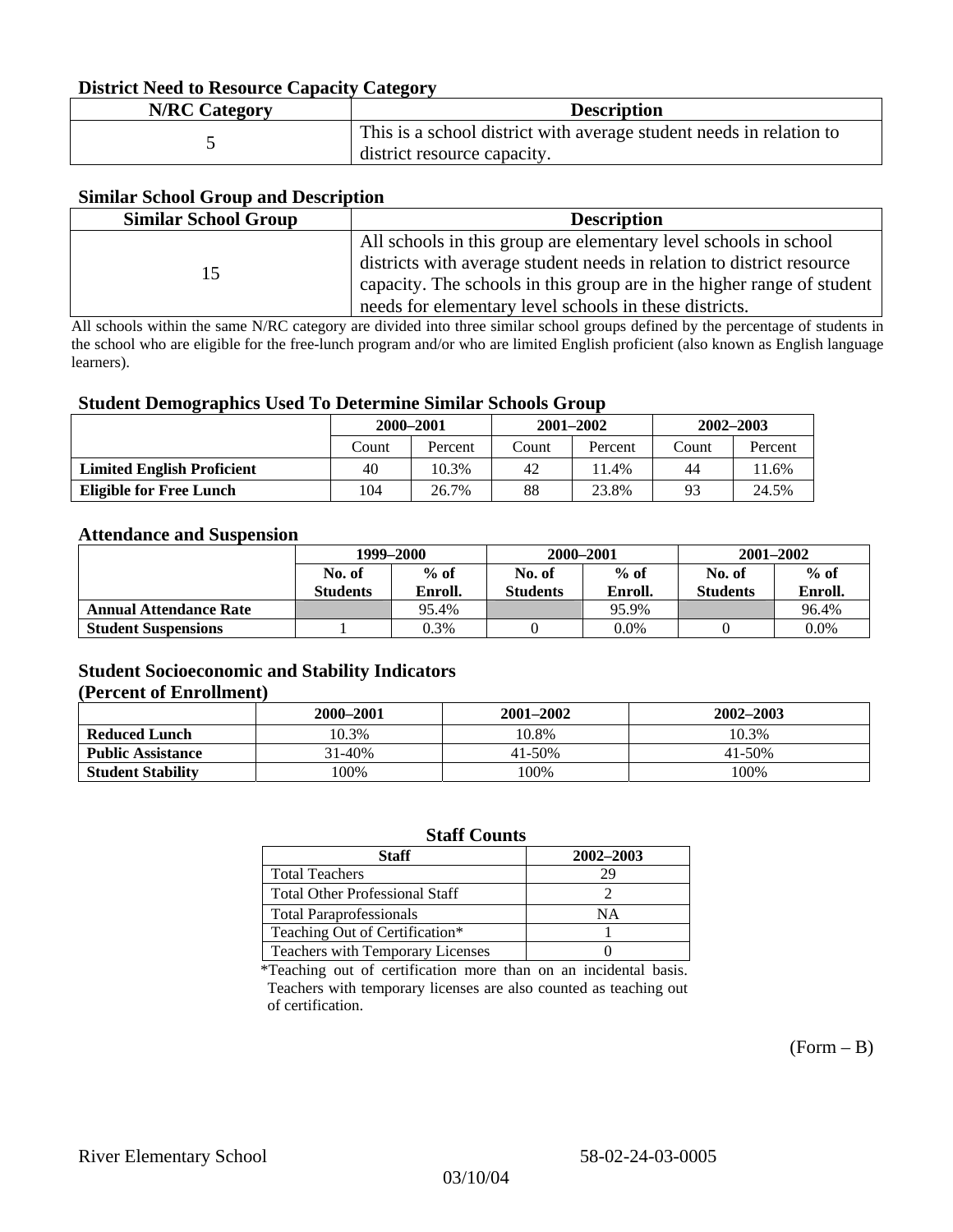# **Career Development and Occupational Studies (CDOS)**

### **Percentage of Students Documenting Self- and Career-Awareness Information and Career Exploration Activities, K–3**

| <b>Grades</b> | $2000 - 01$ | $2001 - 02$ | $2002 - 03$ |
|---------------|-------------|-------------|-------------|
| K–1           |             | $0\%$       | 0%          |
| $2 - 3$       |             | 0%          | 0%          |

### **Students Developing a Career Plan, 4–12**

| <b>Grades</b> |                                      | $2000 - 01$ | $2001 - 02$ | $2002 - 03$ |
|---------------|--------------------------------------|-------------|-------------|-------------|
|               | Number of General-Education Students |             | $\Omega$    | $\theta$    |
| $4 - 5$       | Number of Students with Disabilities |             | $\Omega$    | 0           |
|               | Number of All Students               |             | 0           | 0           |
|               | Percent of Enrollment                |             | 0%          | 0%          |
|               | Number of General-Education Students |             | $\Omega$    | 0           |
| $6 - 8$       | Number of Students with Disabilities |             | $\Omega$    | $\Omega$    |
|               | Number of All Students               |             | $\Omega$    | $\Omega$    |
|               | Percent of Enrollment                |             | $0\%$       | $0\%$       |
|               | Number of General-Education Students |             | $\Omega$    | 0           |
| $9 - 12$      | Number of Students with Disabilities |             | 0           | 0           |
|               | Number of All Students               |             | $\Omega$    | $\theta$    |
|               | Percent of Enrollment                |             | 0%          | $0\%$       |

# **Second Language Proficiency Examinations**

### **General-Education Students**

| <b>Test</b> | 2000-2001         |           |            | 2001-2002 | $2002 - 2003$ |           |
|-------------|-------------------|-----------|------------|-----------|---------------|-----------|
|             | <b>No. Tested</b> | % Passing | No. Tested | % Passing | No. Tested    | % Passing |
| French      |                   | 0%        |            | $0\%$     |               | 0%        |
| German      |                   | 0%        |            | $0\%$     |               | 0%        |
| Italian     |                   | 0%        |            | 0%        |               | 0%        |
| Latin       |                   | 0%        |            | 0%        |               | 0%        |
| Spanish     |                   | 0%        |            | 0%        |               | 0%        |

### **Students with Disabilities**

| <b>Test</b> | 2000-2001  |           |            | 2001-2002 | 2002-2003  |           |  |
|-------------|------------|-----------|------------|-----------|------------|-----------|--|
|             | No. Tested | % Passing | No. Tested | % Passing | No. Tested | % Passing |  |
| French      |            | 0%        |            | 0%        |            | 0%        |  |
| German      |            | 0%        |            | $0\%$     |            | 0%        |  |
| Italian     |            | 0%        |            | 0%        |            | 0%        |  |
| Latin       |            | 0%        |            | 0%        |            | 0%        |  |
| Spanish     |            | 0%        |            | 0%        |            | 0%        |  |

 <sup>(</sup>Form-D)